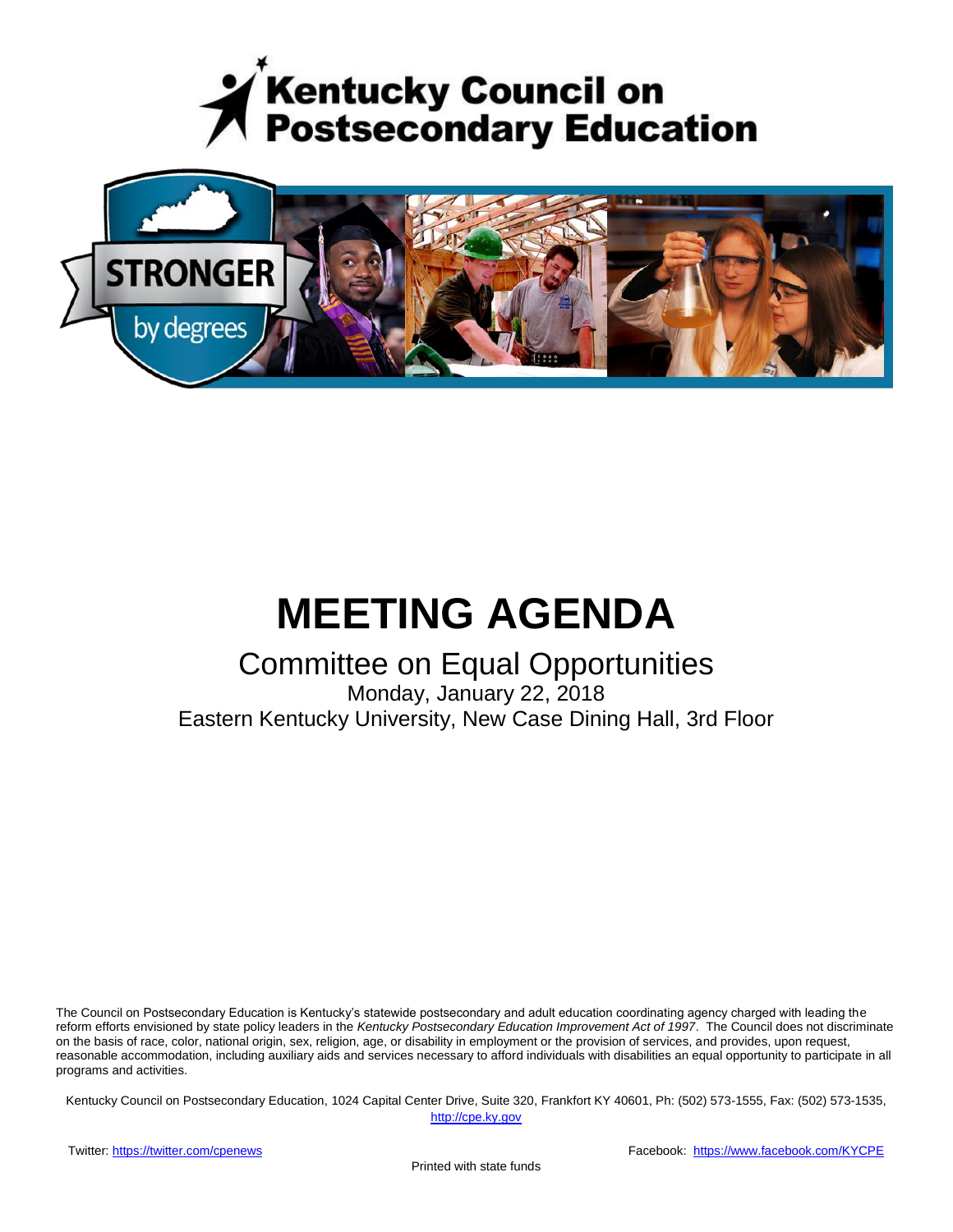# **AGENDA**

Committee on Equal Opportunities

# Council on Postsecondary Education Monday, January 22, 2018 1:00 PM Eastern Kentucky University, New Case Dining Hall, 3rd Floor

- 1. Roll Call
- 2. Welcome: Dr. Michael Benson, President, Eastern Kentucky University
- 3. Diversity Plan Strategy Spotlight: Dr. Timothy Forde, Vice Provost for Diversity and Chief Diversity Officer
	- a. Diversity Scholars Rebecca "Becca" Coleman
	- b. Project Pay It Forward Mini-grant Raynaldy Gustave
	- c. Faculty Mini-grants Dr. Bernardo Scarambone
	- d. DEEP Dr. Russell Carpenter
	- e. Student Success Update Dr. Eugene Palka
- 4. ACTION: Approval of Minutes

| a. Minutes - April 10, 2017                                                                                                                                                          | 3              |
|--------------------------------------------------------------------------------------------------------------------------------------------------------------------------------------|----------------|
| b. Minutes - July 20-21, 2017                                                                                                                                                        | $\overline{4}$ |
| c. Minutes - October 16, 2017                                                                                                                                                        | 10             |
| 5. Moving from Talk to Action--Diversity Planning as a Pathway to Access, Equity,<br>and Excellence: Dr. Aaron Thompson, Executive Vice President and Chief<br>Academic Officer, CPE |                |
| 6. Report from the November Council Meeting                                                                                                                                          |                |
| 7. ACTION: 2018 Meeting Dates                                                                                                                                                        | 13             |
| 8. Other Business                                                                                                                                                                    |                |
|                                                                                                                                                                                      |                |

9. Adourn **Next Meeting, April 30, 2018, Murray State University**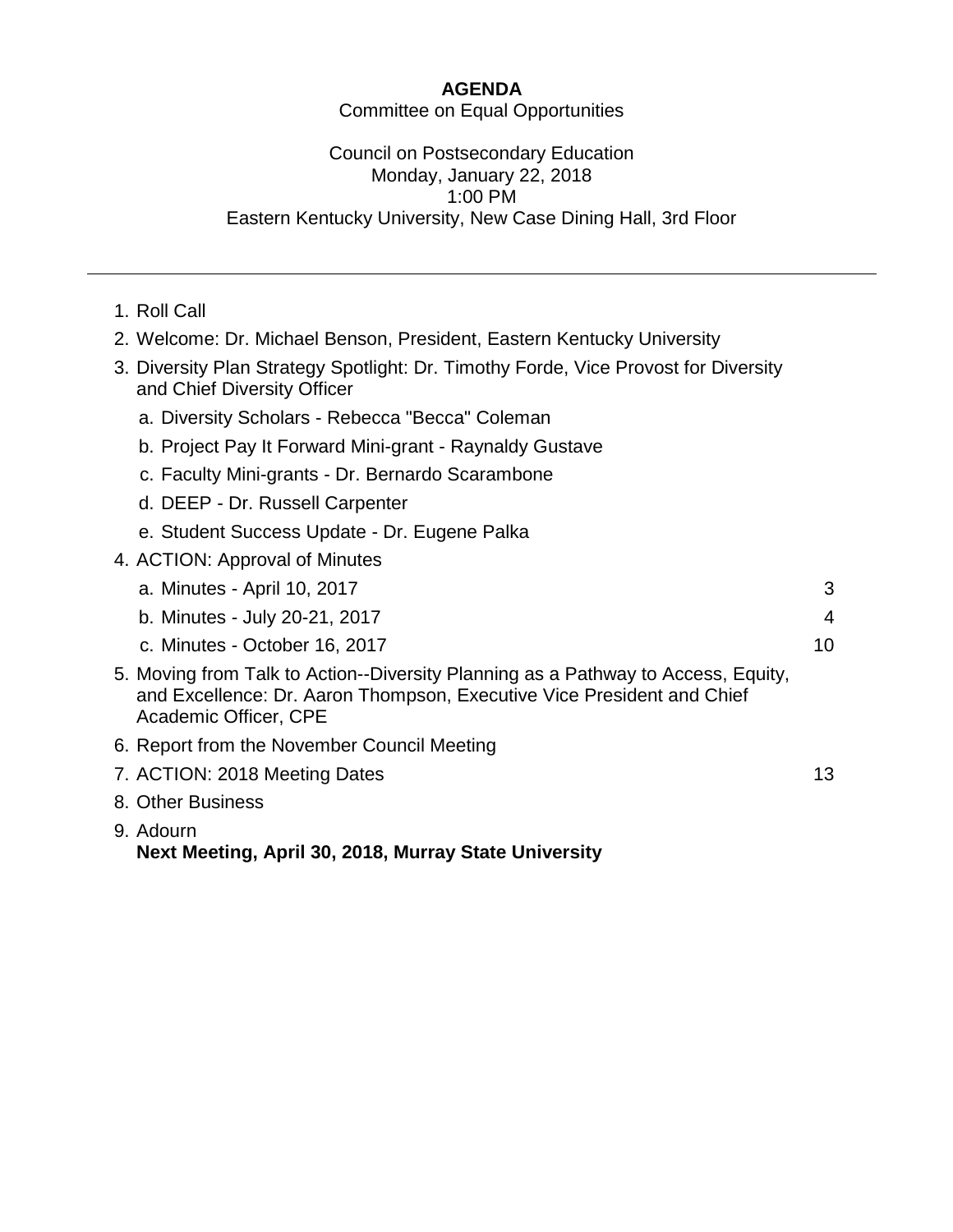## **Minutes Council on Postsecondary Education Committee on Equal Opportunities April 10, 2017**

The Committee on Equal Opportunities met April 10, 2017, at the Council office in Frankfort, Kentucky. Rana Johnson presided over the meeting.

- WELCOME President Robert L. King provided opening remarks. Council staff called the roll.
- ROLL CALL Members present: Corey Bellamy, David Carpenter, Brian Dunican, Keitha Henderson, John Johnson, Vidya Ravichandran, Shawn Reynolds, Robert Staat, and Sebastian Torres.

Members absent: Ann Morgan, Ling-Yuh Pattie and Lizbetthe Rodriguez did not attend the April meeting.

APPROVAL OF MINUTES The minutes from the January 23, 2017 meeting were reviewed. A motion was made by Mr. David Carpenter to accept the minutes. Mr. Sebastian Torres seconded the motion.

VOTE: The motion passed and was approved.

INSTITUTIONAL DIVERSITY PLAN REVIEW Members of the CEO received directions from Caroline Atkins regarding the formation of teams to review the Institutional Diversity Plans. Team members dispersed throughout the building to meet with campus representatives to provide feedback regarding their draft plans.

- NEXT MEETING The next regularly scheduled meeting will be held July 20-21, 2017, in Frankfort Kentucky.
- ADJOURNMENT The meeting adjourned at 4:30 pm upon completion of the individual campus meetings.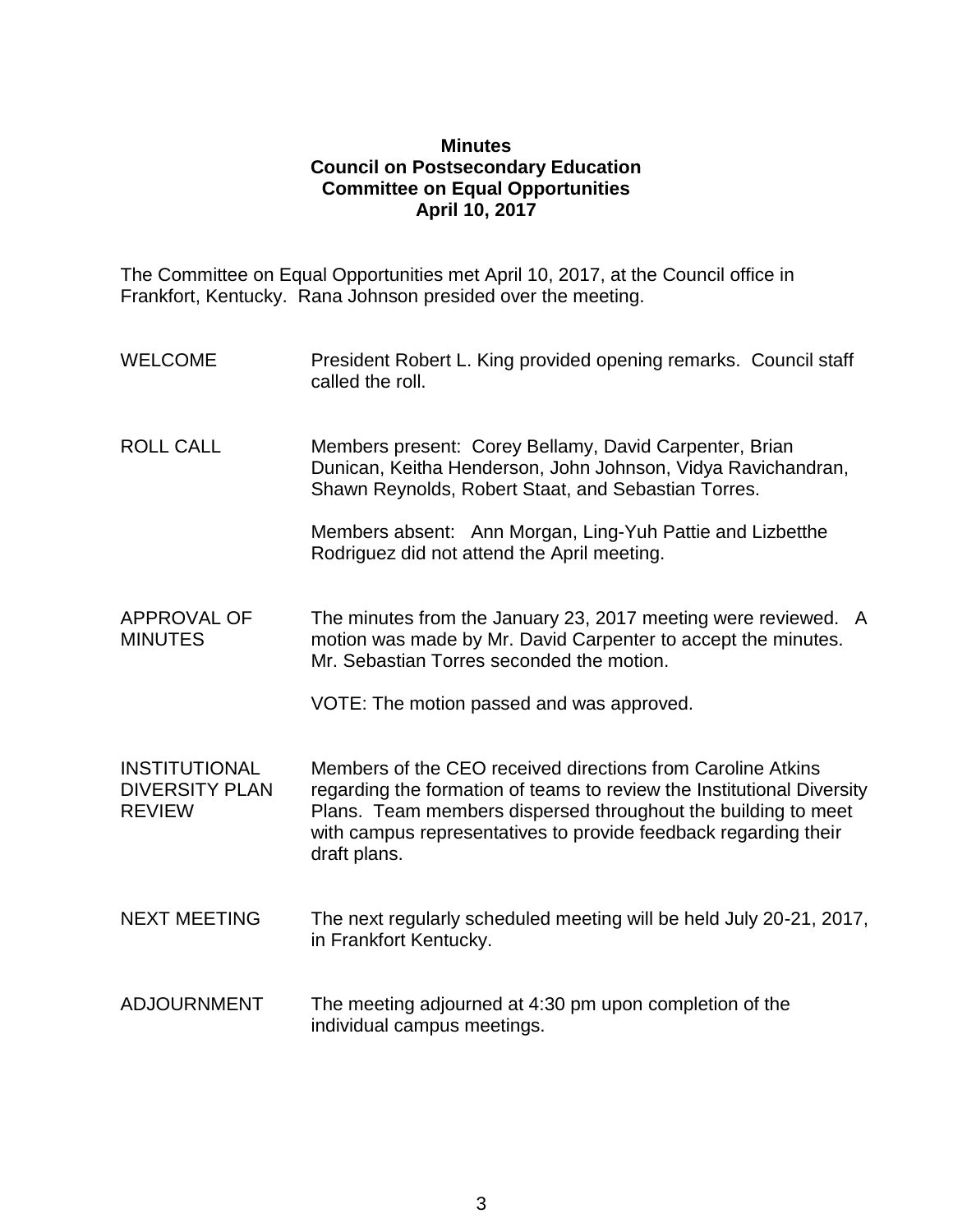## **Minutes Council on Postsecondary Education Committee on Equal Opportunities July 20-21, 2017**

The Committee on Equal Opportunities met July 20-21, 2017 at the Council office in Frankfort, Kentucky. Caroline Atkins presided over the meeting.

- WELCOME Aaron Thompson provided opening remarks. Council staff called the roll.
- ROLL CALL Members present: Corey Bellamy, David Carpenter, Brian Dunican, Ling-Yuh Pattie, John Johnson (day two), and Robert Staat.

Members absent: Ann Morgan, Sebastian Torres, Keitha Henderson, Vidya Ravichandran, Shawn Reynolds, and Lizbetthe Rodriguez did not attend the July meeting.

# APPROVAL OF The minutes from the April 10, 2017 meeting were not approved MINUTES due to the absence of a quorum.

INSTITUTIONAL Members of the CEO received directions from Caroline Atkins DIVERSITY PLAN regarding the process to be used to review and provide feedback REVIEW on the campus diversity plans. Travis Powell advised the group on the approval/recommendation process for each campus.

> Each campus asked to provide a brief overview of their campus profile, trend data, targets for 20-21, strategy highlights for the three focus areas, and next steps. The following recommendations were made by the CEO members to the Council for final approval at the September meeting:

> **Murray State University**: There was discussion regarding the proposed targets Murray presented that were less than baseline data (African-American student enrollment and workforce diversity management occupations). Cami Duffy clarified that in their area of geographic responsibility, the underrepresented minority (URM) student populations for high school students was on the decline; for those students who were interested in postsecondary education, there is significant competition for potential enrollees and, there is some difficulty attracting faculty to a rural area, in addition to salary competition.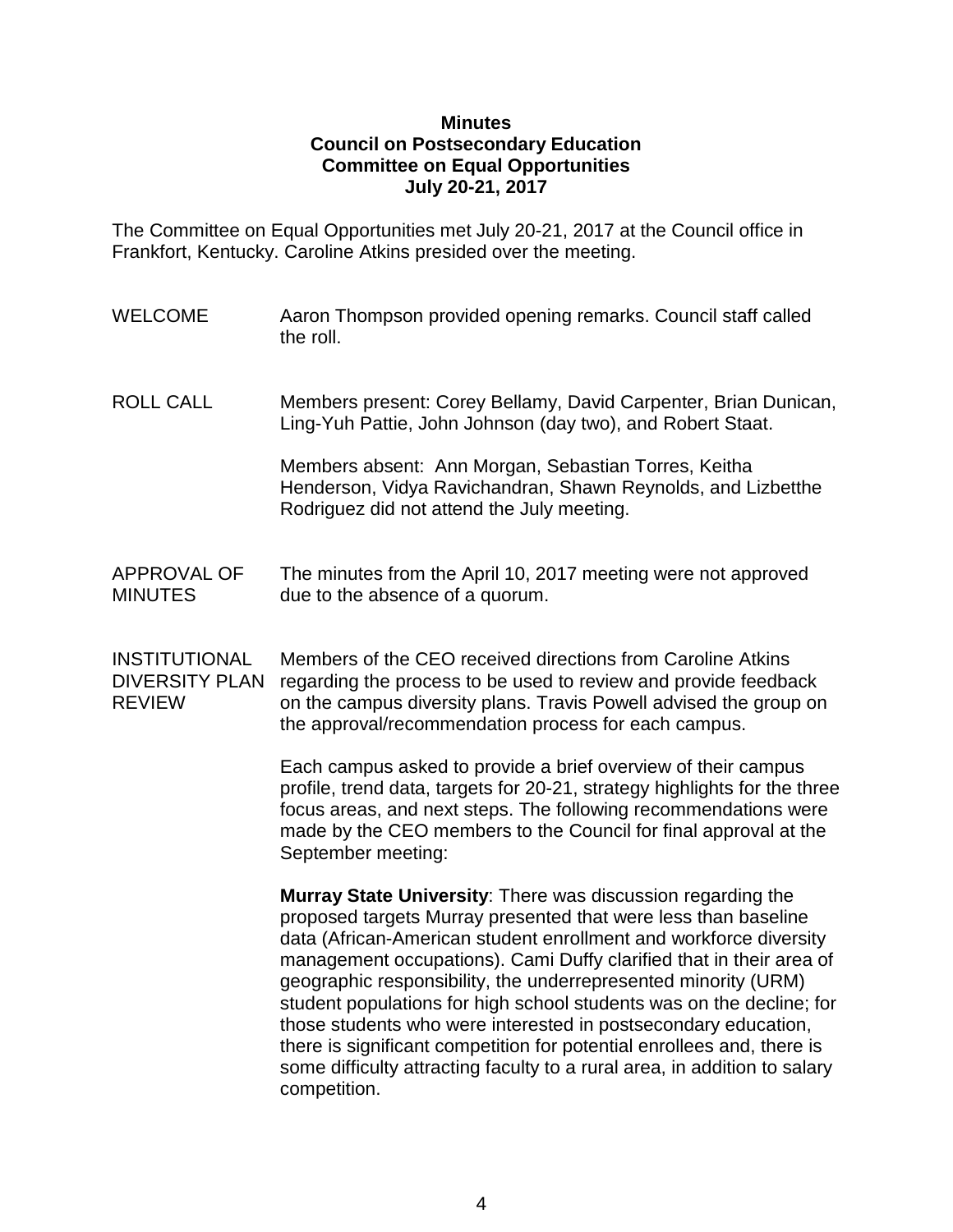Brian Duncan made a motion to approve the plan submitted by MuSu. Ling-Yuh Pattie seconded the motion. Corey Bellamy opposed plan approval citing concerns that the proposed targets for underrepresented minority enrollment are not sufficient to increase diversity on the campus.

**Western Kentucky University**: There was discussion regarding the underrepresented minority population in Western's area of geographic responsibility (AGR) and if the proposed targets close achievement gaps. Lynne Holland and Martha Sales clarified that the current enrollment on campus exceeds the underrepresented minority population in their AGR. There were no suggestions for the plan.

Robert Staat made a motion to approve the plan submitted by WKU. David Carpenter seconded the motion

**Northern Kentucky University**: Members of the CEO asked about the number of out-of-state students who receive reciprocity agreements. Kathleen Roberts did not have that data readily available. There were no suggestions for the plan.

Robert Staat made a motion to approve the plan submitted by NKU. David Carpenter seconded the motion.

**Morehead State University**: Members of the CEO asked for overall graduation rates at MoSU. Charles Holloway did not have that data readily available. There was discussion regarding the low number of URM management occupations (2) on the campus and members of the CEO suggested increased recruitment efforts in this area. The CEO also pointed out that although one strategy to be implemented outlined the need to expand the campus definition of diversity, the plan did not identify services, supports and programming specifically for the LGBTQ (lesbian/gay/bisexual/ Transgender/queer) population (students, faculty, and staff). Charles informed the group that several workshop sessions are held through the academic year in support of this diverse population. There were no additional suggestions for the plan.

David Carpenter made a motion to approve the plan submitted by MoSU. Robert Staat seconded the motion.

**Kentucky State University**: Members of the CEO asked if the university would lose its HBCU status if the proposed plan to increase White and Hispanic enrollment was successful and the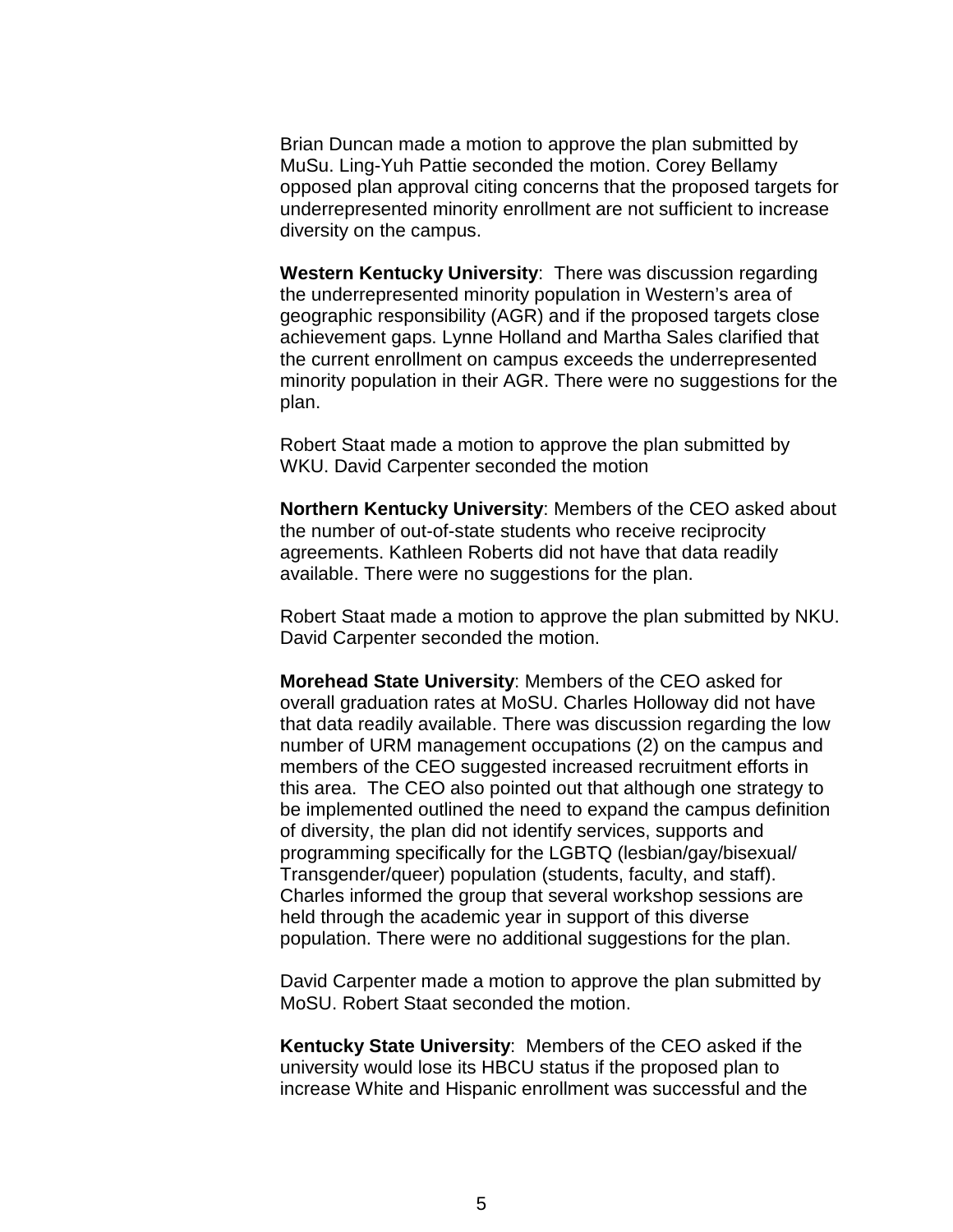campus had less than 50% African American students. Candice Jackson advised that this would not impact their HBCU status. Campus staff advised that 496 new full-time freshmen are tentatively enrolled for the fall 2017 semester.

Ling-Yuh Pattie made a motion to approve the plan submitted by KSU. Robert Staat seconded the motion. Corey Bellamy opposed plan approval citing concerns due to the projected decrease in African American student enrollment.

**University of Louisville**: Members of the CEO asked for an update on SACS accreditation. Mordean Taylor-Archer advised that the institution was working toward compliance with accreditation standards, and campus leadership did not anticipate additional issues and were confident the probationary status would not be prolonged. The CEO asked for overall graduation rates, which Mordean shared.

David Carpenter made a motion to approve the plan submitted by UofL. Ling-Yuh Pattie seconded the motion. Robert Staat abstained from voting.

**Eastern Kentucky University**: There were no suggestions for the diversity plan.

Ling-Yuh Pattie made a motion to approve the plan submitted by EKU. Robert Staat seconded the motion. Corey Bellamy opposed plan approval citing concerns that the proposed targets for underrepresented minority enrollment are not sufficient to increase diversity on the campus.

**University of Kentucky**: There were no suggestions for the diversity plan.

Robert Staat made a motion to approve the plan submitted by UK. Ling-Yuh Pattie seconded the motion.

#### **Jefferson Community and Technical College**: The CEO

suggested that the campus reach out to ministerial associations/groups to assist with the recruitment of URM students, faculty, and staff. They also suggested that Jefferson revisit student success targets—particularly graduation rates—and be more ambitious with those targets.

Robert Staat made a motion to approve the plan submitted by Jefferson CTC. Ling-Yuh Pattie seconded the motion.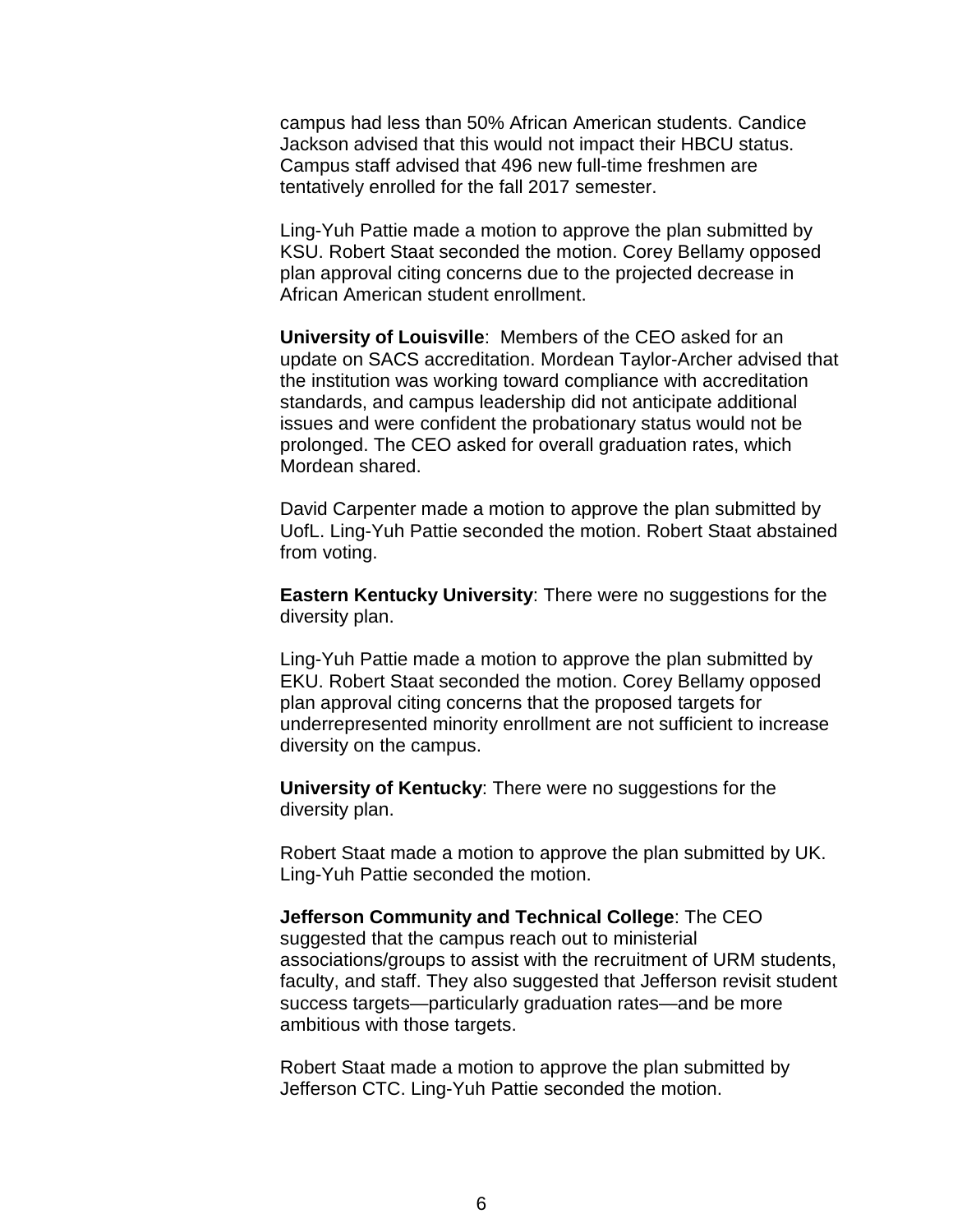**Madisonville Community College**: The CEO suggested that the campus take a deeper look at the atmosphere on campus and/or the surrounding community that is impacting their ability to attract more people of color for employment. They also suggested that Madisonville revisit enrollment targets and consider increasing those targets.

David Carpenter made a motion to approve the plan submitted by Madisonville CC. Robert Staat seconded the motion.

**West Kentucky Community and Technical College**: There were no suggestions for the diversity plan.

Robert Staat made a motion to approve the plan submitted by West Ky CTC. Corey Bellamy seconded the motion.

**Owensboro Community and Technical College**: The CEO suggested that the campus further explore the atmosphere on campus and/or the surrounding community that is impacting their ability to retain diverse faculty and staff. The campus advised they recently hired three URM employees. The CEO also suggested that Owensboro reach out to potential URM hires utilizing the Louisville Defender and American Baptist. Last, the CEO asked that target data for student success metrics be included in the plan.

Robert Staat made a motion to approve the plan submitted by Owensboro CTC. Corey Bellamy seconded the motion.

**Elizabethtown Community and Technical College**: There were no suggestions for the diversity plan.

Robert Staat made a motion to approve the plan submitted by Elizabethtown CTC. David Carpenter seconded the motion.

**Hopkinsville Community College**: The CEO suggested that the campus consider revisiting student success targets and being more ambitious with target setting. They recommended infusing/embedding diversity and cultural competency into FYE courses in support of URM student success.

Robert Staat made a motion to approve the plan submitted by Hopkinsville CC. Ling-Yuh Pattie seconded the motion.

**Henderson Community College**: The CEO suggested reaching out to predominately Hispanic faith based institutions for enrollment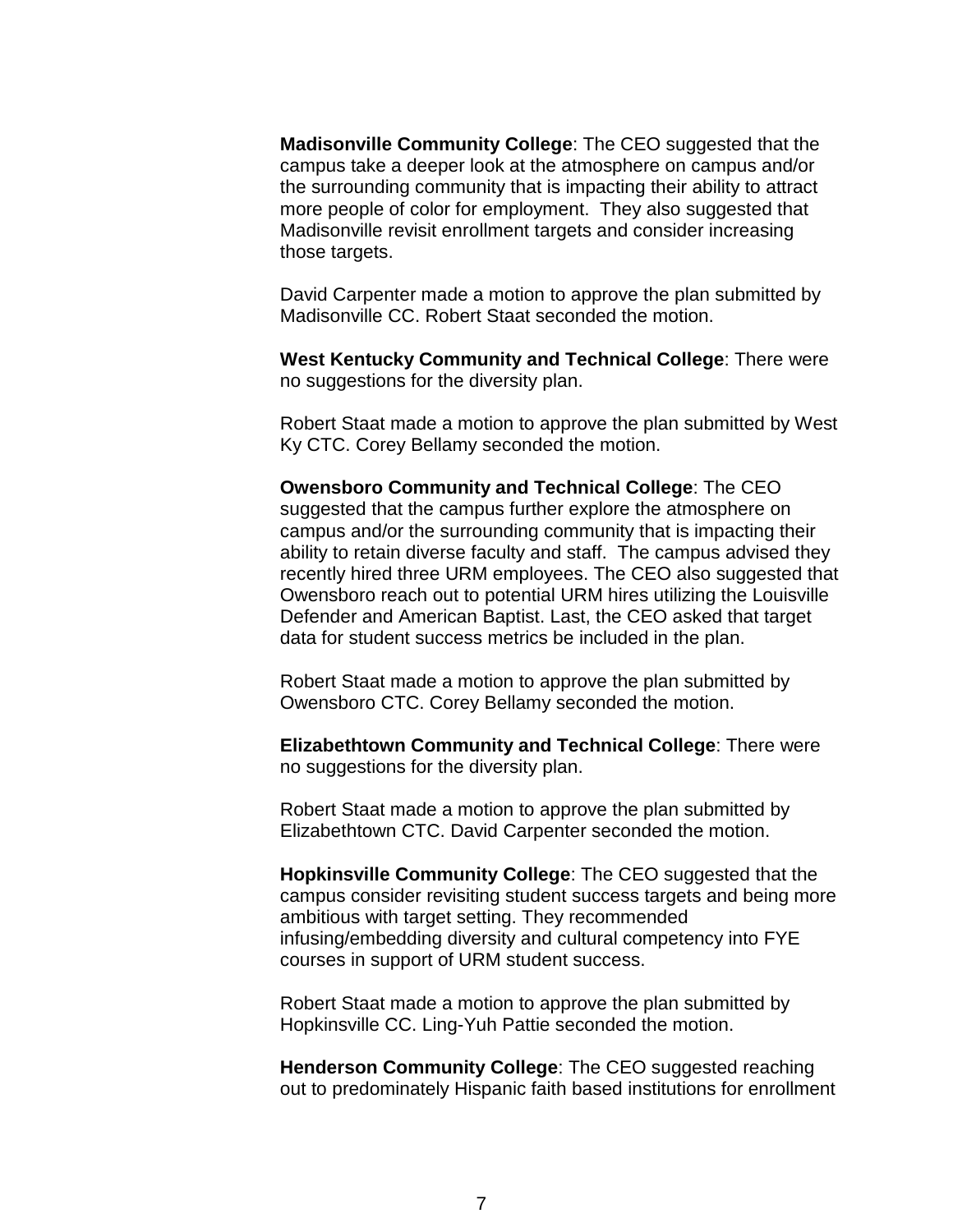purposes. They also recommended infusing/embedding diversity and cultural competency into FYE courses in support of URM student success.

Robert Staat made a motion to approve the plan submitted by Henderson CC. Brian Dunican seconded the motion.

**Southeast Kentucky Community and Technical College**: Based on comments regarding the underprepared status of URM students, the CEO suggested implementing the corequisite model. Henderson advised that they plan to implement this model in the fall of 2017.

Ling-Yuh Pattie made a motion to approve the plan submitted by Southeast Ky CTC. Robert Staat seconded the motion.

**Southcentral Kentucky Community and Technical College**: The CEO asked that target data be included in the plan.

Robert Staat made a motion to approve the plan submitted by Southcentral Ky CTC. David Carpenter seconded the motion.

**Somerset Community College**: The CEO asked that target data be included in the plan. They also suggested that Somerset revisit enrollment targets and consider increasing those targets.

Robert Staat made a motion to approve the plan submitted by Somerset CC. Ling-Yuh Pattie seconded the motion.

**Hazard Community and Technical College:** The CEO suggested that Hazard revisit enrollment and student success targets (particularly retention for low-income students) and consider being more ambitious.

Robert Staat made a motion to approve the plan submitted by Hazard CTC. Ling-Yuh Pattie seconded the motion. Corey Bellamy opposed plan approval citing concerns that the proposed targets for graduation rates are too low and faculty diversity should be increased.

**Gateway Community and Technical College**: The CEO suggested that Gateway revisit student success targets (particularly graduation rates for URM) and consider being more ambitious. The CEO also expressed concerns that achievement gaps are increasing, based on the current targets set.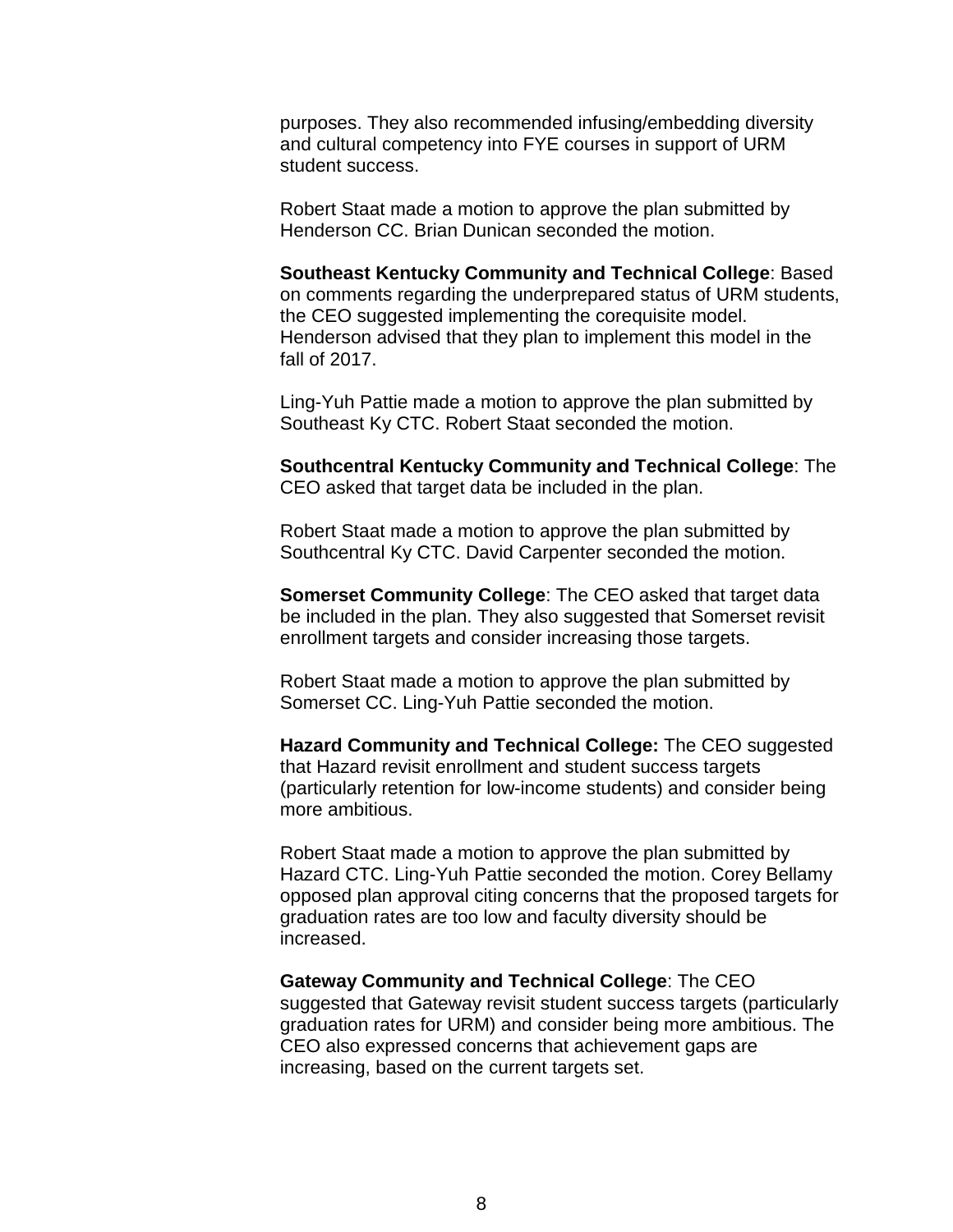David Carpenter made a motion to approve the plan submitted by Gateway CTC. Corey Bellamy seconded the motion.

**Big Sandy Community and Technical College**: The CEO suggested that Big Sandy revisit workforce diversity targets and consider more ambitious targets. The CEO also asked that target data be included in the plan.

Robert Staat made a motion to approve the plan submitted by Big Sandy CTC. Ling-Yuh Pattie seconded the motion.

**Ashland Community and Technical College:** The CEO suggested that Ashland revisit workforce diversity, enrollment, and student success targets and consider more ambitious targets. The CEO also asked that target data be included in the plan.

Robert Staat made a motion to approve the plan submitted by Ashland CTC. David Carpenter seconded the motion. Corey Bellamy opposed plan approval citing concerns that the proposed targets for African American students were too low.

**Maysville Community and Technical College**: The CEO suggested that Maysville revisit enrollment targets for African American students and consider more ambitious targets. The CEO also asked that target data be included in the plan.

David Carpenter made a motion to approve the plan submitted by Maysville CTC. Corey Bellamy seconded the motion.

**Bluegrass Community and Technical College:** The CEO also asked that target data be included in the plan.

Robert Staat made a motion to approve the plan submitted by Bluegrass CTC. David Carpenter seconded the motion. Corey Bellamy opposed plan approval citing concerns that the proposed targets for African American and Latino students were too low.

- NEXT MEETING: The next regularly scheduled meeting will be held October 16, 2017, in Frankfort Kentucky.
- ADJOURNMENT: The meeting adjourned at 5:55 pm upon completion of the individual campus presentations.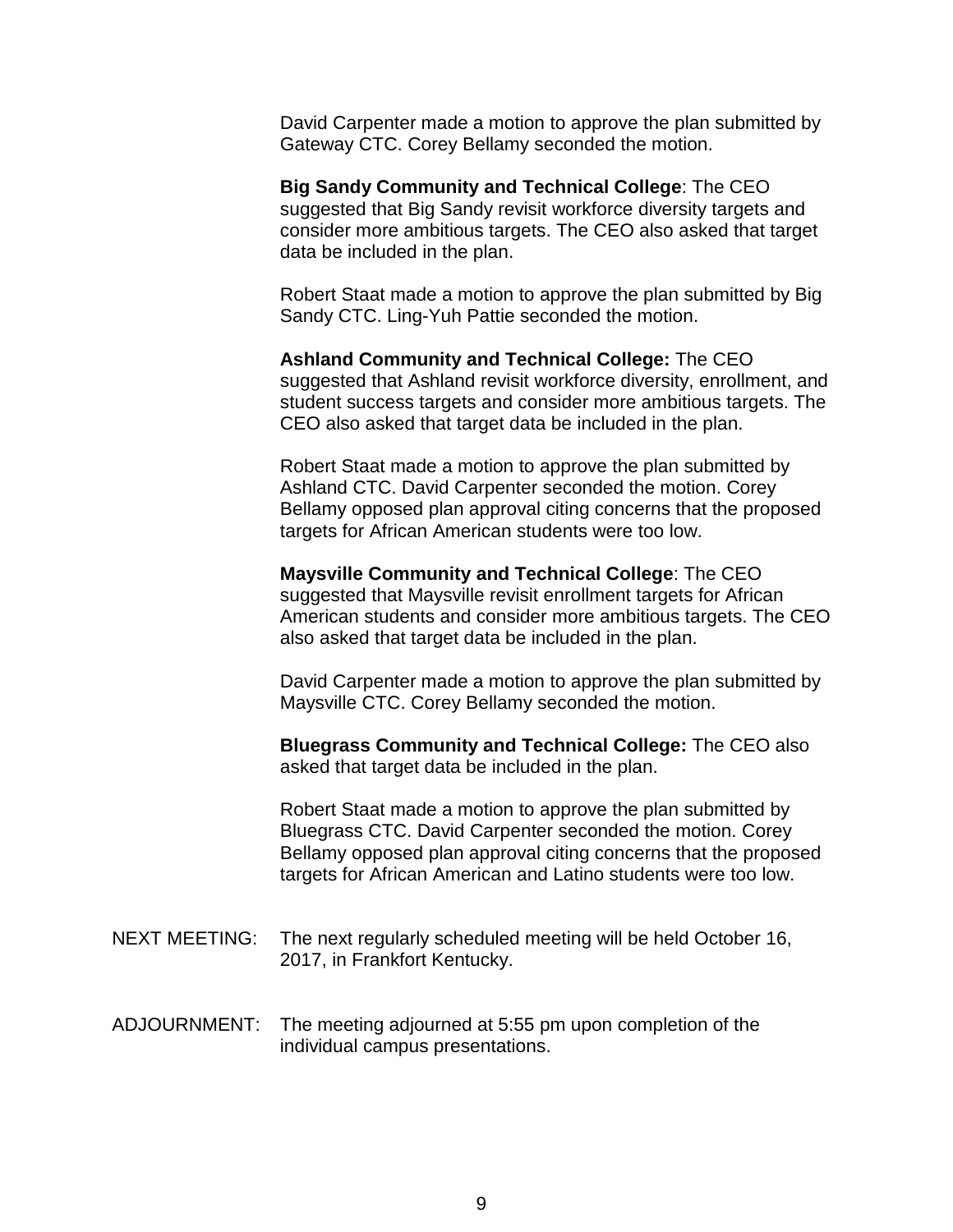### **Minutes Council on Postsecondary Education Committee on Equal Opportunities October 16, 2017**

The Committee on Equal Opportunities met October 16, 2017 at the Council offices in Frankfort, Kentucky. Chair Shawn Reynolds presided over the meeting.

WELCOME: Aaron Thompson provided opening remarks and a charge to the group for the continued need for diversity programming. Dr. Thompson encouraged the CEO membership to be proactive in helping the campuses strive for greater success in supporting underrepresented minority students, faculty, and staff.

Council staff called the roll.

ROLL CALL: Members present: Robert Croft, Brian Dunican, Ann Morgan, Ling-Yuh Pattie, Shawn Reynolds.

> Members absent: Corey Bellamy, David Carpenter, Sebastian Torres, Keitha Henderson, Vidya Ravichandran, Robert Staat, and John Johnson did not attend the October meeting.

APPROVAL OF The minutes from the April 10 and July 20-21, 2017 meetings were MINUTES: not approved due to the absence of a quorum.

NEW MEMBER Robert Croft was welcomed to the CEO. Mr. Croft is a partner at WELCOME: Dinsmore & Shohl LLP in Louisville. Mr. Croft shared his enthusiasm for supporting the Commonwealth's diversity efforts.

- REPORT FROM Dr. Caroline Atkins provided a summery from the September SEPTEMBER Council meeting held in conjunction with the Trusteeship COUNCIL Conference in Louisville. Travis Powell and Dr. Thompson fielded MEETING: questions from CEO members related to the relationship between performance funding and underrepresented minority students.
- FUTURE The 2018 proposed meeting schedule was shared and discussed. MEETINGS: The CEO will begin rotating the meetings to the various campuses to learn more about their strategies for underrepresented minority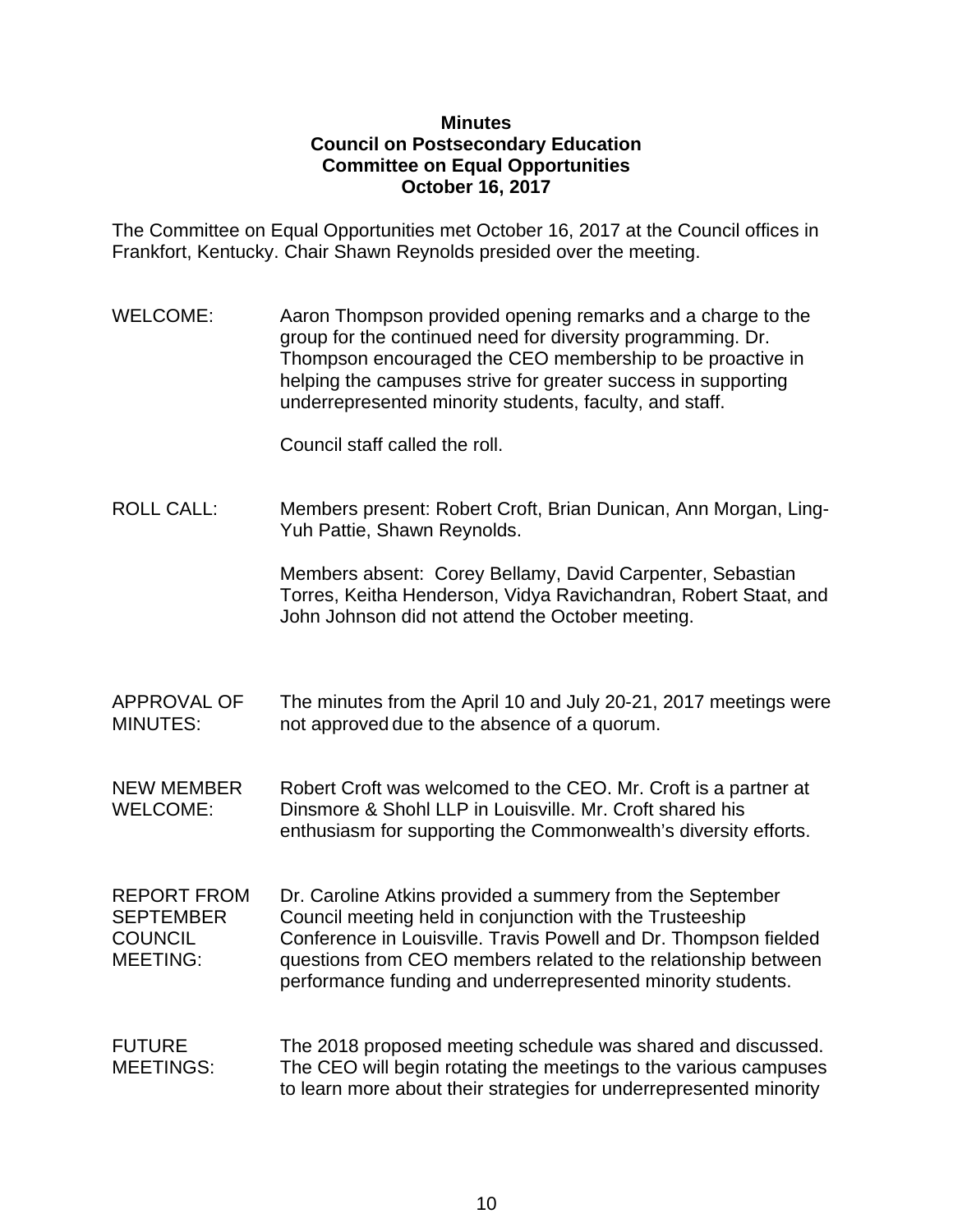student success. The meeting schedule was not approved due to the absence of a quorum.

- Eastern Kentucky University, January 22, 2018.
- Murray State University, April 30, 2018
- Western Kentucky University, July 22-23, 2018
- Bluegrass Community and Technical College—Leestown Campus, October 22, 2018

DIVERSITY PLAN The diversity plan timeline was updated to remove events that TIMELINE: have already occurred. No other changes were made.

MEETING Discussion occurred between the campuses and the CEO STRUCTURE: regarding the structure of future meetings. The chief question was "How can the CEO help the diversity officers in their efforts to implement the plans on their campuses."

> Dr. Thompson suggested that campus visits be used to identify successes and challenges in advance of the March 2019 reports; he encouraged the CEO to be proactive in identifying concerns and not reactive upon receipt of the reports.

> Dr. Dunican suggested that the CEO look at "bright spots" on the campuses when conducting site visits. The host campus should share what they are doing well and make suggestions on how they implemented the strategy(ies) to the other campuses. They should also share challenges and request CEO members assistance in problem-solving.

> Miko Pattie requested some details on best practices/standardized practices for student success. The AAC&U's high-impact educational practices will be shared with the CEO.

Campus representatives requested that professional development sessions be conducted for their peer group. They requested that Dr. Thompson conduct a training session for them in the near future. In addition, joint professional development for the CDOs and CEOs should occur to create a foundation for shared terminology, theory, and best practice. They also requested that the CEO members promote diversity, equity, and inclusion across their communities, business, industry and other touch points.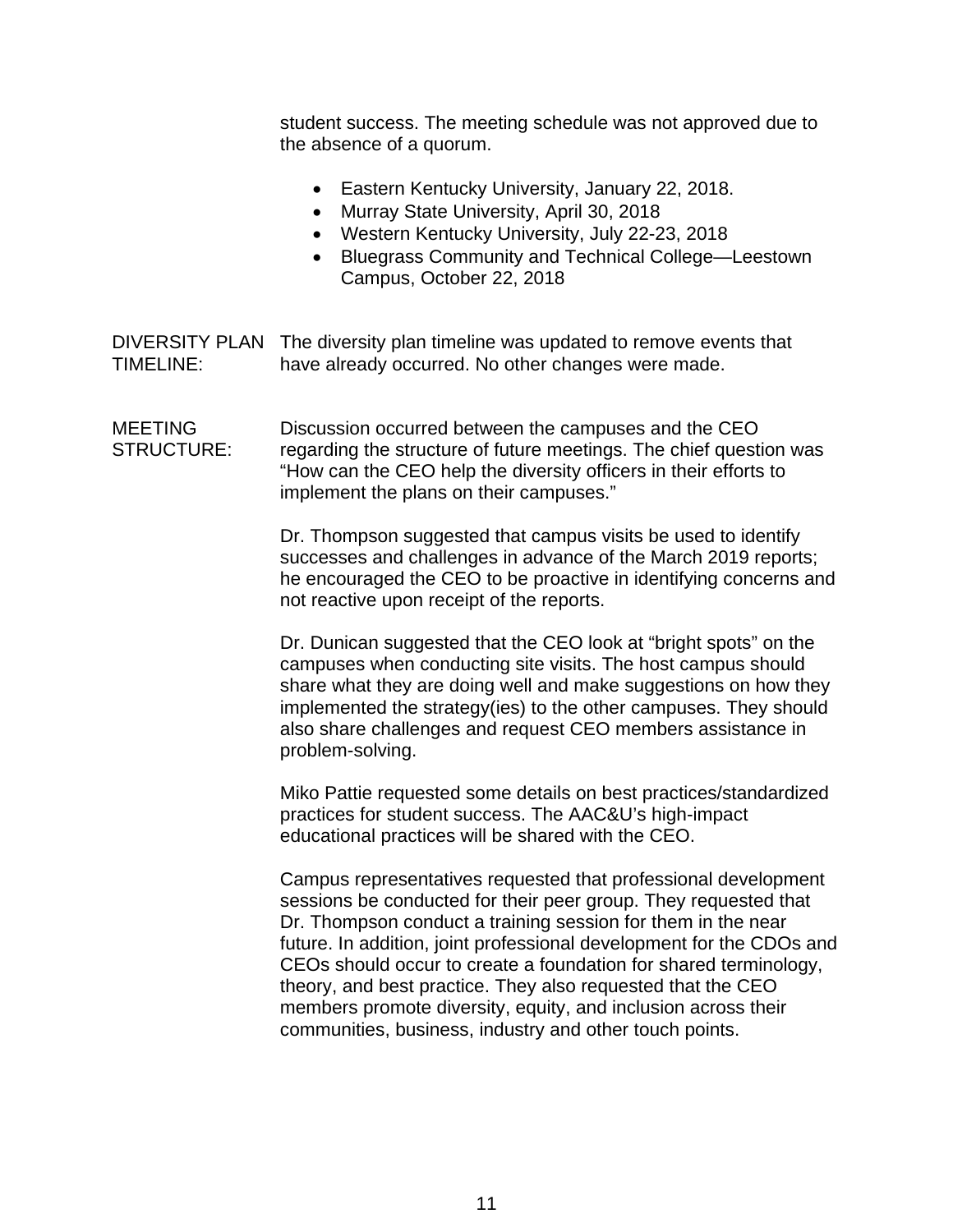- CAMPUS Each campus provided an update on the status of diversity plan REPORTS: implementation. Some plans have been approved by the board of regents. Other campuses were still making small revisions to their plans as requested by senior leadership or campus constituency groups. Board approved plans are to be sent to Dr. Atkins for presentation at the November 2017 Council meeting. Plans not approved in time for that meeting will be presented at the February 2018 Council meeting.
- OTHER: CEO members discussed the proposed Middle School Enrichment BUSINESS Program drafted by Corey Bellamy, Brian Dunican, and Ann Morgan with support from CPE and BCTCS staff. The purpose of the program is to create a statewide learning academy for middle school, underrepresented minority students, using an approach similar to the Governor's Scholars Program. The program is still in the proposal stages and is currently on hold due to budget uncertainties.

CEO members discussed the feasibility of finding external funding from local and state businesses and industries that could be used to support pilot programs related to student success for underrepresented minority students. Robert Croft suggested that each member identify contacts they have that could support future endeavors.

NEXT MEETING: The next regularly scheduled meeting will be hosted by Eastern Kentucky University on January 22, 2018.